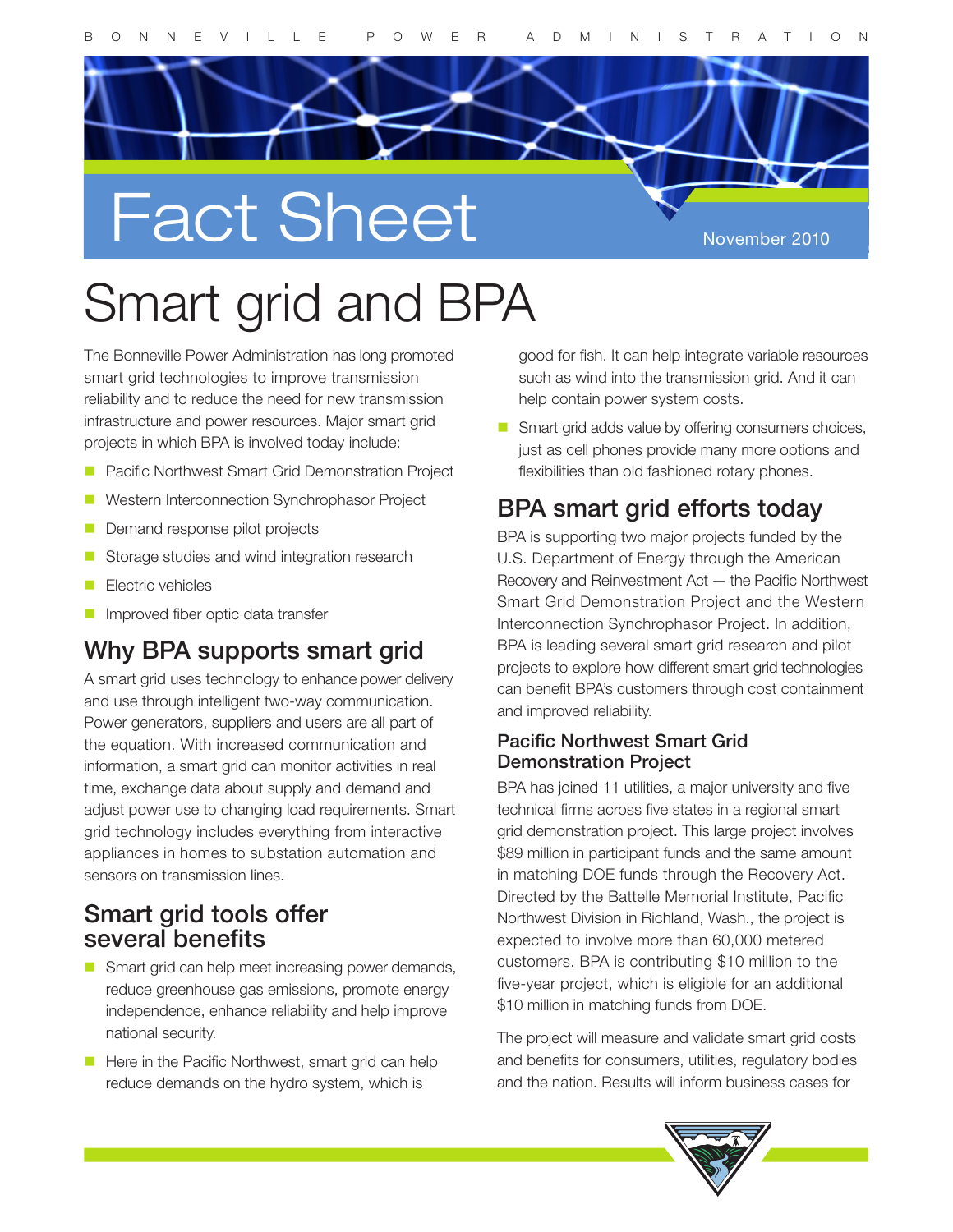future smart grid investments so utilities can select the most cost-effective technologies for their customers. Project participants will use and test a variety of smart grid technologies such as smart appliances, smart meters, distributed generation, in-home displays, home area networks, voltage optimization tools and electric vehicles. The project also will explore ways to improve the integration of renewable energy resources such as solar and wind.

BPA's role is to coordinate with Battelle to create a regional business case for smart grid technologies, lead the overall public outreach and communication effort and support research and infrastructure design. The project will result in an installed base of smart grid assets and smart grid implementation strategies for the region. It will stimulate the regional and national economy through job creation and development of smart grid related industry.

#### Western Interconnect Synchrophasor Project

Synchrophasor measurements are a type of smart grid technology that can help keep the grid stable and enhance reliability. This technology establishes a virtual firewall between generation and transmission to protect equipment. The units monitor specific properties of electricity in the three-phase alternating current highvoltage power grid (the phases). It uses an extensive communication network to help prevent the kind of grid instabilities that can occur when the system gets out of phase. BPA is one of the first transmission operators to use this technology.

In August, BPA joined public and private partners throughout the U.S. portion of the Western Interconnection in a Western Electricity Coordinating Council application for DOE funding of this smart grid technology. BPA is investing \$20 million in the \$53.9 million project as its share of participant matching funds. Recovery Act funding will provide an additional \$53.9 million.

This project will deploy a large scale synchronized phasor measurement system with selected smart grid functions. It will include infrastructure and software applications to improve situational awareness, systemwide modeling, performance analysis and wide-area

monitoring and controls for the Western Interconnection. Although the technology is complex, the outcome is simple: equipment gets protected. That helps keep the grid stable and prevents blackouts.

#### Demand Response Pilot Projects

Demand response tools help utilities level out the spikes of energy consumption during times of peak use, such as in the morning when people wake up and turn on lights and appliances. Demand response can also potentially help integrate large amounts of wind energy in the Pacific Northwest system.

Demand response tools allow electricity providers and consumers to better manage how and when they consume electricity and, in some cases, at what price. For example, customers can volunteer for a program in which they allow their utility to reduce the energy consumption of certain appliances at times of the day when the demand for electricity is high. In another pilot, participants' water heaters are equipped so they can automatically turn on when a wind generator is producing power.

BPA currently has residential demand response pilot projects in progress with six utilities: Kootenai Electric Cooperative in northern Idaho; Central Electric Cooperative in central Oregon; Orcas Power and Light, the City of Port Angeles and Mason County PUD #3 in northwest Washington; and Emerald PUD in western Oregon. Additional demand response pilot projects for the commercial and industrial sectors are slated to begin in 2011.

At Kootenai Electric Cooperative, BPA is implementing a demand response program called The Peak Project. Working through Kootenai, BPA and the utility provide homeowners with a programmable thermostat and water heater controls to curtail home heating/cooling and water heater use at specific times of peak demand. At Central Electric Cooperative, the program includes controls that turn off water heaters from 5 a.m. to 9 a.m. daily, seven days a week. In both pilots, homeowners can override the curtailment at any time.

Variations of water and space heating control are also featured in projects being implemented by the City of Port Angeles, Orcas Power and Light, Mason County PUD #3 and Emerald PUD. Orcas will use home area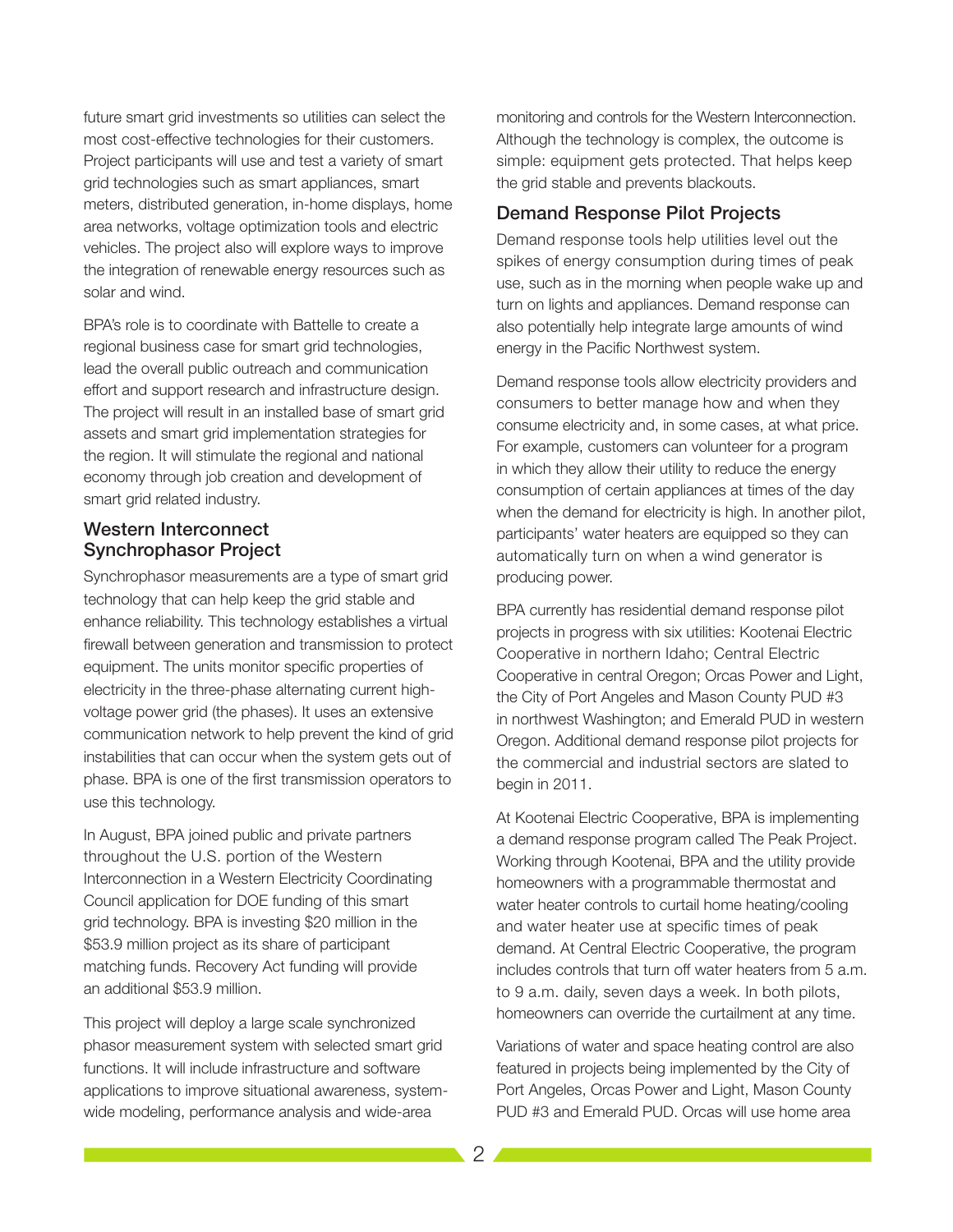

*Why is Smart Grid important to BPA? End-use consumers will have greater information about their energy consumption and will be able to make better choices in how they use electricity.*

networks and the internet to communicate real-time information about consumer behavior. The pilot for the City of Port Angeles will feature in-home displays with home area network capabilities and thermal electricity storage devices. Mason County PUD #3 will provide a direct signal from its wind resources to end-user hot water heaters to store renewable energy.

Demand response tools can be money savers for many utilities and their consumers, because they reduce the amount of energy used during peak times, reducing fees consumers pay for their peak power demand. Flattening out electricity use during peak hours can help keep rates lower by reducing the need for utilities to purchase more costly market energy to meet periods of higher demand. Ongoing consumer participation in demand response projects also can reduce the likelihood of potential "brown outs" and other disruptions during periods of peak energy use.

For the region, demand response can ease strain on the federal hydro system. Electricity use is growing, as are operational demands to protect fish runs and to integrate variable resources such as wind.

#### Storage studies and wind integration research

Storing energy can enhance the integration of wind, solar and other variable renewable energy resources. To that end, BPA is implementing an energy storage pilot with an international sustainable energy consulting company, Ecofys. The objectives of this project are:

- Help develop and deploy end-use, controllable electricity loads to help balance the variable nature of wind.
- Find and implement at least three commercial and/ or industrial end use storage projects.
- Develop a demand response business case and marketing materials to support the participating utilities and other interested utilities.

Utilities participating in the project include Lower Valley Energy in Wyoming, Eugene Water and Electric Board in Oregon, and Cowlitz County Public Utility District in western Washington.

Through its Technology Innovation research program, BPA is working with the Pacific Northwest National